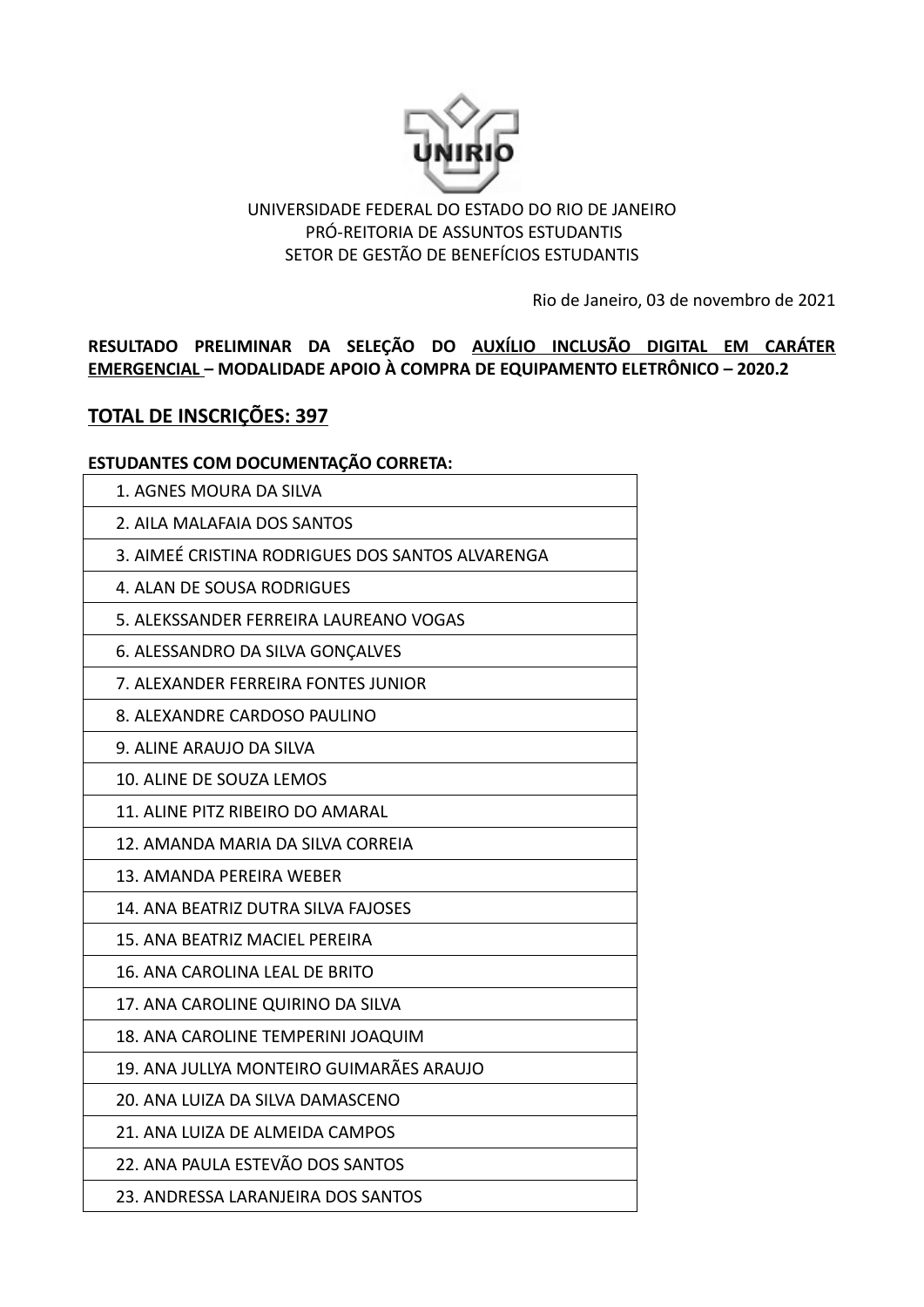| 24. ANDREZA CRISTINA DE SOUSA ROCHA             |
|-------------------------------------------------|
| 25. ANDRIUS HENRIQUE CAMPOS DA SILVA            |
| 26. ÂNGELO RICARDO SANTOS MOREIRA               |
| 27. ANNA BEATRIZ SOUZA DE OLIVEIRA              |
| 28. ANNA CAROLINE RAMOS OLIVEIRA                |
| 29. ANTONIO PEDRO LIMA COSTA PEREIRA            |
| 30. BÁRBARA MARCONDES MOREIRA DOS SANTOS        |
| 31. BARBARA MARY SANTOS DA HORA                 |
| 32. BEATRIZ OLIVEIRA PAIXÃO DA SILVEIRA         |
| 33. BILLY MWEWA CHISENGA MCBENEDICT             |
| 34. BRENDON FERNANDES SANTOS                    |
| 35. BRUNNA SOARES CAVALCANTE                    |
| 36. BRUNO DE ALMEIDA                            |
| 37. BRUNO TAVARES GOMES                         |
| 38. CAIQUE DE SOUSA NUNES                       |
| 39. CAMILA COSTA SILVA                          |
| 40. CAMILA DA SILVA ANDRADE                     |
| 41. CAMILA HENRIQUE DE SOUZA                    |
| 42. CAMILLA SOARES TEIXEIRA                     |
| 43. CARLA DE LIMA BATISTA                       |
| 44. CARLOS ALEXANDRE SANTOS DE MACÊDO           |
| 45. CARLOS EDUARDO BATISTA DE ANDRADE           |
| 46. CARLOS HENRIQUE TERRA PEREIRA               |
| 47. CAROLINA NEVES ALVAREZ                      |
| 48. CAROLYNE CRISTYNE BELISÁRIO DE PAIVA AMARAL |
| 49. CASSIA SOARES NEVES DE OLIVEIRA             |
| 50. CATARINA MEDEIROS MENEZES                   |
| 51. CÍNTIA MATIAS DA SILVA                      |
| 52. CLAUDILENE DA SILVA PORTO                   |
| <b>53. CYNTHIA BORGES</b>                       |
| 54. DANIEL NASCIMENTO MENDES                    |
| 55. DANIELE SANTOS CARDOSO                      |
| 56. DAYANE CELESTE AZEVEDO DA SILVA             |
| 57. DENNIS PERALTA DA SILVA NEVES               |
| 58. DHANYEZIA DE MORAIS PIMENTA E SILVA         |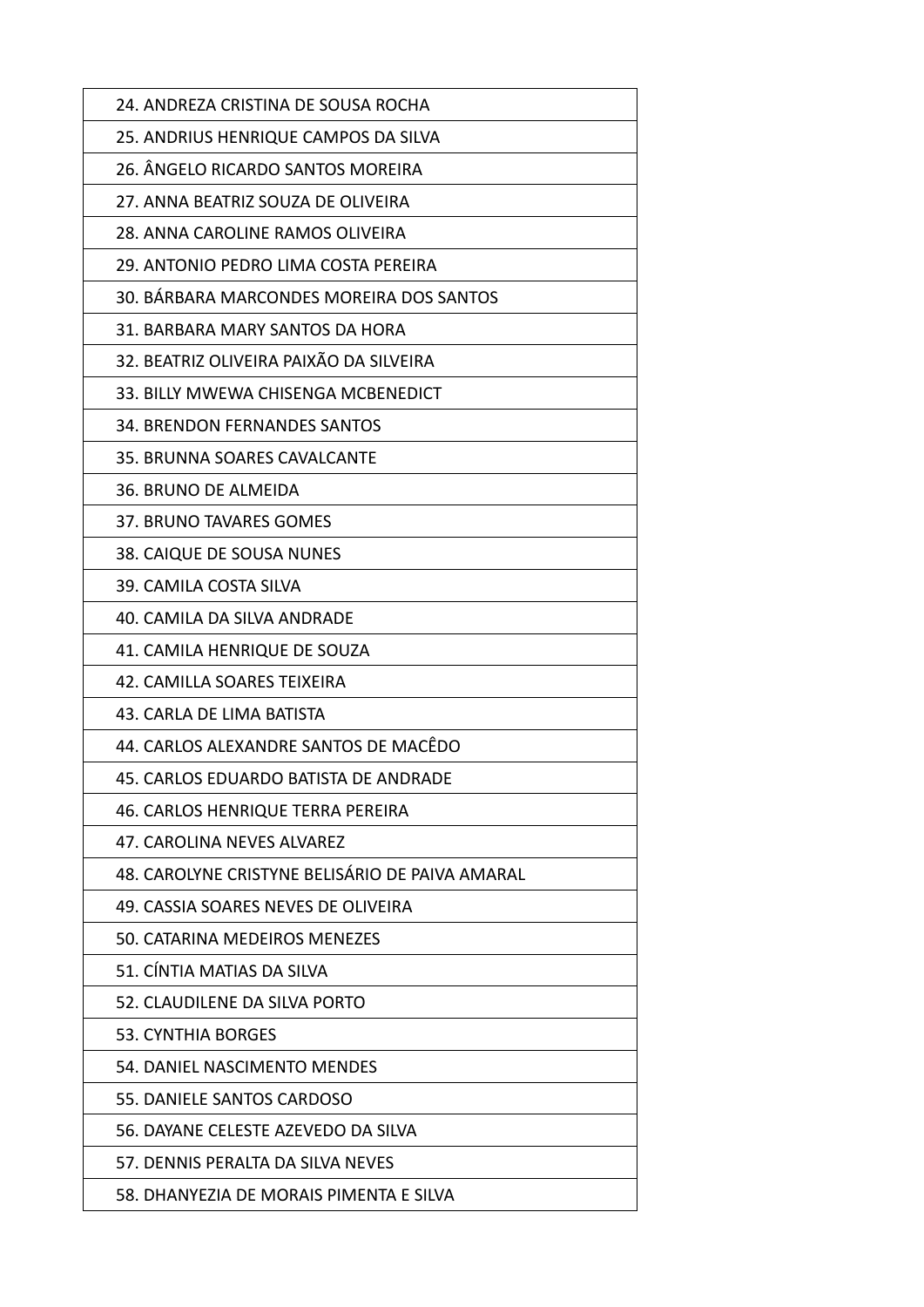| 59. DIEGO DAS NEVES RIBEIRO                  |
|----------------------------------------------|
| 60. DIEGO LOPES CAMPOS                       |
| 61. DIEGO SILVA ANDRADE                      |
| 62. DIVA DA SILVA GOMES                      |
| 63. EDILANE DO NASCIMENTO FERREIRA           |
| 64. EDUARDO ANTONIO MARTINS DE OLIVEIRA      |
| 65. ELICA SANTANA LEITÃO                     |
| 66. EMILYN MACHADO BRASIL                    |
| 67. ESTER RODRIGUES CAVALCANTI               |
| 68. FABIANA BARBOSA DA SILVA                 |
| 69. FELIPE PEREIRA DO REGO                   |
| 70. FELIPE SANTANA PEDRINI                   |
| 71. FELIX TWUM BARIMAH                       |
| 72. FELLYPE BORGES SILVA COSTA               |
| 73. FERNANDA BATISTA MOREIRA                 |
| 74. FERNANDA ELLEN SILVA DE OLIVEIRA         |
| 75. FERNANDA STIVANIN BARBOSA                |
| 76. FLÁVIA EMANUELA SEIXAS DA FONSÊCA SANTOS |
| 77. GABRIEL FERREIRA DANTAS                  |
| 78. GABRIELA CERQUEDA MONTEIRO               |
| 79. GABRIELA PACHECO DE FRANÇA               |
| 80. GABRIELLA MENDES DE OLIVEIRA             |
| 81. GILMAR DE CARVALHO                       |
| 82. GUILHERME BATISTA RODRIGUES              |
| 83. GUILHERME SANTANA MINAS VIEIRA           |
| 84. HELEN CRISTINA LEMOS MACÊDO              |
| 85. HELENO GOMES DE ANDRADE JUNIOR           |
| 86. HERCULES FELIPE RAMOS DA CRUZ            |
| 87. IASMIN SANTOS DA CONCEIÇÃO               |
| 88. IGOR ABREU SALVADOR TIMOTEO              |
| 89. INA CARLADE ASSIS ECCARD PIMENTEL        |
| 90. IRENE DE OLIVEIRA MORAIS                 |
| 91. ISABELA MOREIRA FRANÇA                   |
| 92. ISMAEL CARLOS SAMORA DA COSTA DE AZEVEDO |
| 93. ISRAEL OLUWASEUN ODETOYINBO              |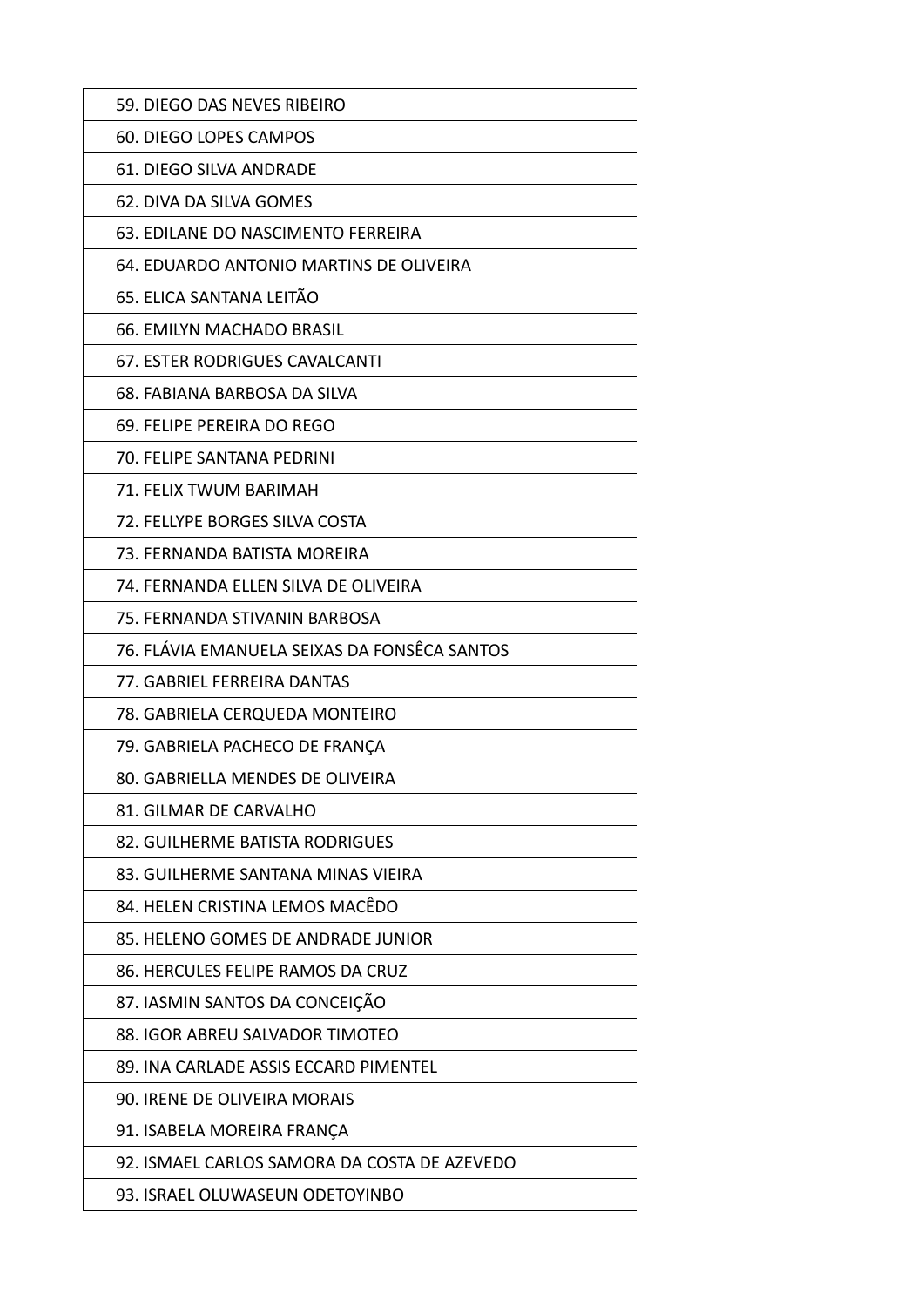| 94. IURY RAMOS REIS                        |
|--------------------------------------------|
| 95. JANSEN PEREIRA TEIXEIRA                |
| 96. JARDILA BAPTISTA                       |
| 97. JHULIENNI DE OLIVEIRA RIBEIRO          |
| 98. JOANA VICTORIA DE OLIVEIRA LOCATELLI   |
| 99. JOAO CARLOS DA SILVA CARDOSO           |
| 100. JOÃO PEDRO VIEGAS MELO LYRIO          |
| 101. JOÃO VICTOR DE LIMA NASCIMENTO        |
| 102. JOAO VICTOR DE SOUSA PARAÍSO DA SILVA |
| 103. JOÃO VICTOR OLIVEIRA BASTOS           |
| 104. JOÃO VITOR MACIEL UCHÔA               |
| 105. JOEL NEVES TORRES LIMA                |
| 106. JOHNNY LIMA BRANDÃO                   |
| 107. JORGE EDUARDO PEIXOTO PEREIRA         |
| 108. JOSÉ RAMOS DA SILVA JUNIOR            |
| 109. JOSÉ ROBERTO DA CONCEIÇÃO COSTA COSTA |
| 110. JOYCE MARA COUTINHO BELLA             |
| 111. JULIA BOTELHO SOUZA                   |
| 112. JÚLIA GOUVEIA DE MORAES               |
| 113. JULIANA DE ARAUJO PEREIRA             |
| 114. JULIANA HELENA DA SILVA               |
| 115. JULIANA RODRIGUES NASCIMENTO          |
| 116. JULIANNA DE SOUZA MOTTA               |
| 117. JULIANO JANUÁRIO ARAÚJO               |
| 118. JULIANO LEODONIO XAVIER LIMA          |
| 119. JULIETA VEDOYA FICHBERG               |
| 120. JULIO CEZAR DA SILVA RIBEIRO          |
| 121. JULIO RIBEIRO DE ASSIS                |
| 122. KAREN BARBOSA DE SOUZA DA SILVA       |
| 123. KAREN HELENA COSTA SANTOS             |
| 124. KARINA SANTOS DE BRITO SILVA          |
| 125. KATIANNE DE SOUZA BERQUIOLLI          |
| 126. KELIOMAR LUIZA FRANCISCO GOMES        |
| 127. KELY REGINA DE ASSIS APPOLINARIO      |
| 128. KEYLLA FERREIRA DA CONCEIÇÃO LELLIS   |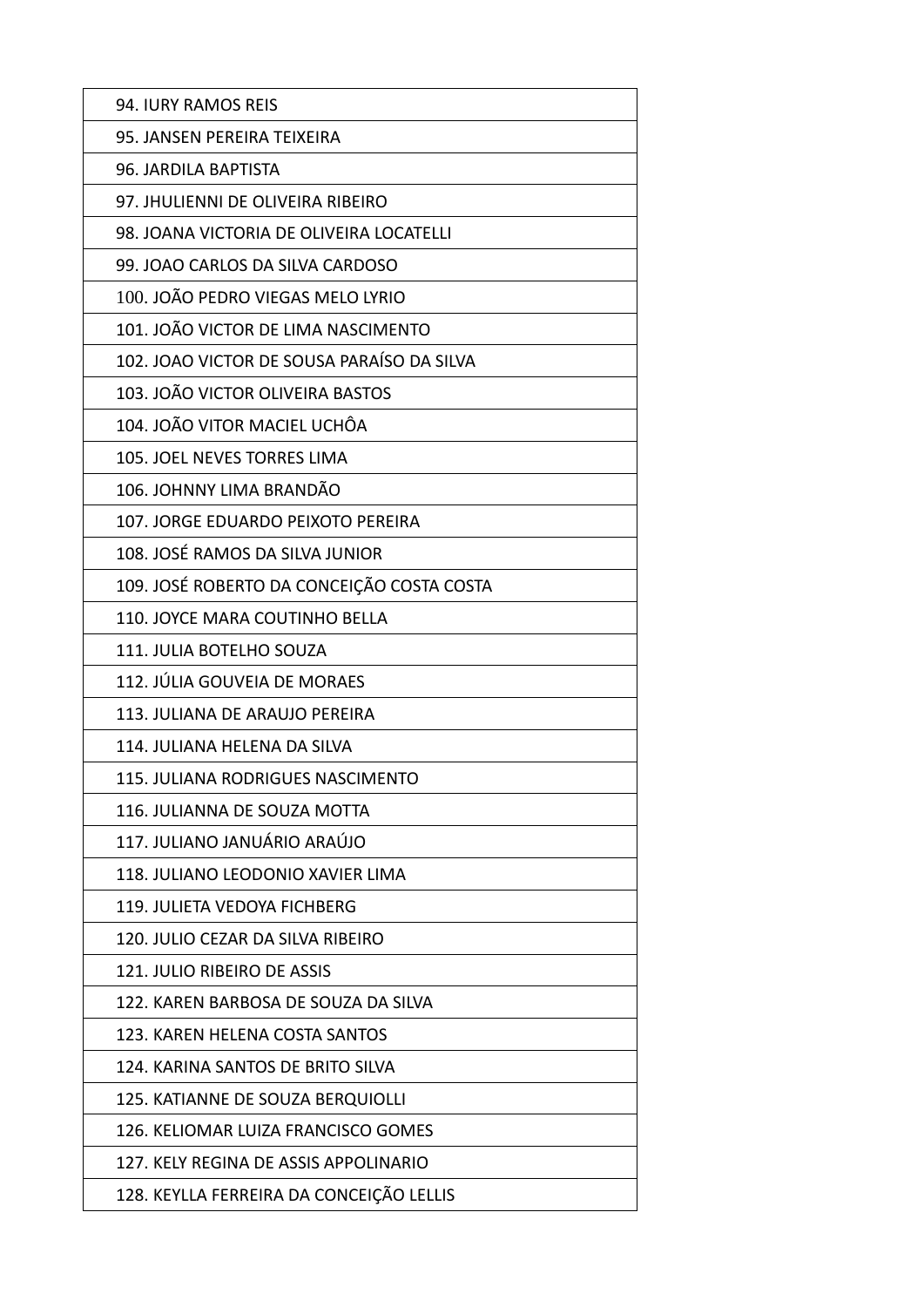| 129. LARISSA CARVALHO PESSANHA           |
|------------------------------------------|
| 130. LARISSA CASTRO ALVES PEQUENO        |
| 131. LARISSA KIMBERLLY DA SILVA SOARES   |
| 132. LARISSA MELO MENDES DA SILVA        |
| 133. LARISSA NASCIMENTO DE BRITO         |
| 134. LARYSSA MOULIN OLIVEIRA             |
| 135. LEANDRO SOARES                      |
| 136. LEONARDO DOS SANTOS LEITE GONÇALVES |
| 137. LETÍCIA AZEVEDO BARRETO             |
| 138. LETÍCIA DO NASCIMENTO MENDES        |
| 139. LETÍCIA MATOS NUNES                 |
| 140. LETICIA TALON DA MOTTA              |
| 141. LEVI DA SILVA ARAUJO D OLIVEIRA     |
| 142. LEVI GERMANO BATISTA                |
| 143. LIVIA BREDER THORPE BARBOSA         |
| 144. LORENA DE LIMA ARAUJO               |
| 145. LUAN LIONEZA DE LIMA                |
| 146. LUCAS BARBOSA OLIVEIRA SOUZA        |
| 147. LUCAS BERNARDO DE OLIVEIRA          |
| 148. LUCAS CARVALHO DE SOUZA             |
| 149. LUCAS PINHEIRO DA SILVA             |
| 150. LUCIANA DOS SANTOS JUNIOR           |
| 151. LUCIENE SANTOS DE PAULA LEMOS       |
| 152. LUIS EDUARDO RODRIGUES VIEIRA       |
| 153. LUIZ CARLOS MEDEIROS DE SOUZA FILHO |
| 154. MAIKON BARBOSA DA SILVA             |
| 155. MALENA DE CARVALHO BUENO            |
| 156. MARCELA COSTA E SILVA               |
| 157. MARCELLA LARRATE DA SILVA           |
| 158. MARCELLE DA SILVA                   |
| 159. MARCELO CARLOS DA SILVA             |
| 160. MARCIA LOBO DE CARVALHO             |
| 161. MARCO ANTÔNIO RODRIGUES BEZERRA     |
| 162. MARIA EDUARDA SOUSA CARVALHO        |
| 163. MARIA FERNANDA LOPES DE ARAUJO      |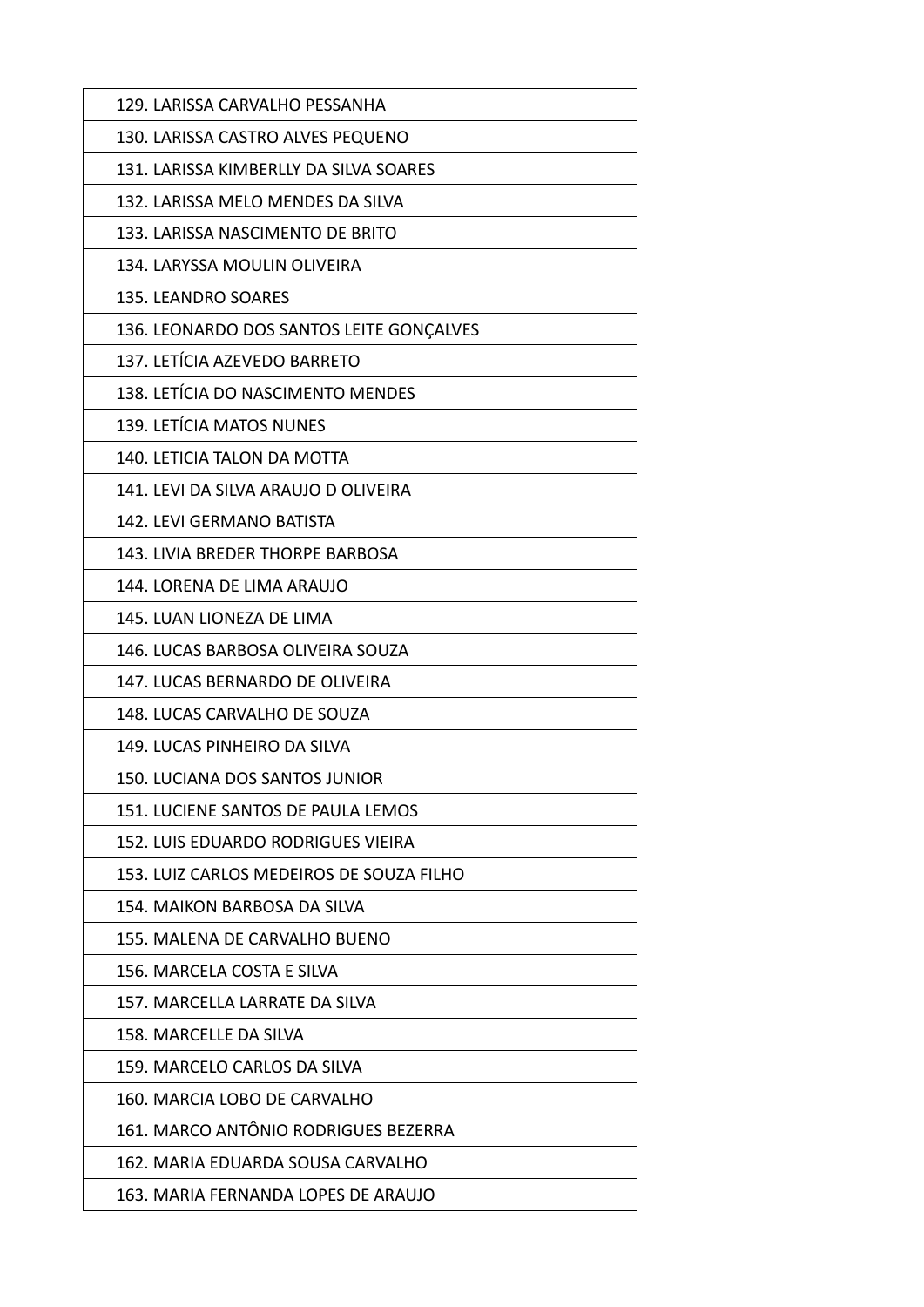| 164. MARIA JORDANA FERREIRA CAVALCANTE            |
|---------------------------------------------------|
| 165. MARIA LUIZA ALMEIDA DE SOUZA                 |
| 166. MARIANA DO NASCIMENTO SILVA                  |
| 167. MARIANA NASCIMENTO SILVA                     |
| 168. MARINA SANTOS CARDOSO                        |
| 169. MATHEUS ANTONIO HERCULANO DA SILVA           |
| 170. MATHEUS HENRIQUE FERNANDES DOS SANTOS        |
| 171. MAYARA DAIANNE GONÇALVES SILVA               |
| 172. MICHAELA CARIUS FERREIRA                     |
| 173. MIGUEL HENRIQUE CASTRO DOS SANTOS            |
| 174. MIRELA CRISTINA DA SILVA NASCIMENTO          |
| 175. MOISÉS DE OLIVEIRA PONTES FILHO              |
| 176. MOÑAHI RILOHA ERIMOLA                        |
| 177. MYLENA BALD CORREA MOTA                      |
| 178. NAIANE MIRANDA VIEIRA                        |
| 179. NATÁLIA DE ARAÚJO E SILVA                    |
| 180. NATAN SANTOS FARIA                           |
| <b>181. NATHANI FANG ALEXANDRE</b>                |
| 182. NAYARA CECÍLIA DO COUTO GUEDES               |
| 183. NICOLE SILVA PEIXOTO                         |
| 184. OLATOUNDE REYNALDO EZECHIEL AGBANRIN         |
| 185. PATRICK WILLIAN SOARES NOGUEIRA              |
| 186. PAULA DE ARAUJO BALDAS                       |
| 187. PAULA LEAL VIEIRA                            |
| 188. PAULA PÂMELA RODRIGUES SANTOS                |
| 189. PAULO VICTOR DE AZEVEDO VALERIANO            |
| 190. PEDRO HENRIQUE RODRIGUES DE LA CRUZ BAPTISTA |
| 191. PEDRO HENRIQUE TAVARES DE CASTRO MACEDO      |
| 192. PEDRO LIMA DE MELO ALVES                     |
| 193. PRISCILA DOS SANTOS TERRA                    |
| 194. RAFAEL DA SILVA LEITE                        |
| 195. RAFAEL MACHADO LUIZ GOMES                    |
| 196. RAFAELA CECILIA TAVARES DE QUEIROZ VIRIATO   |
| 197. RAMON DIAS RABELO CALZOLARI                  |
| 198. RAPHAEL ALBERTO DE SOUZA LOURENÇO            |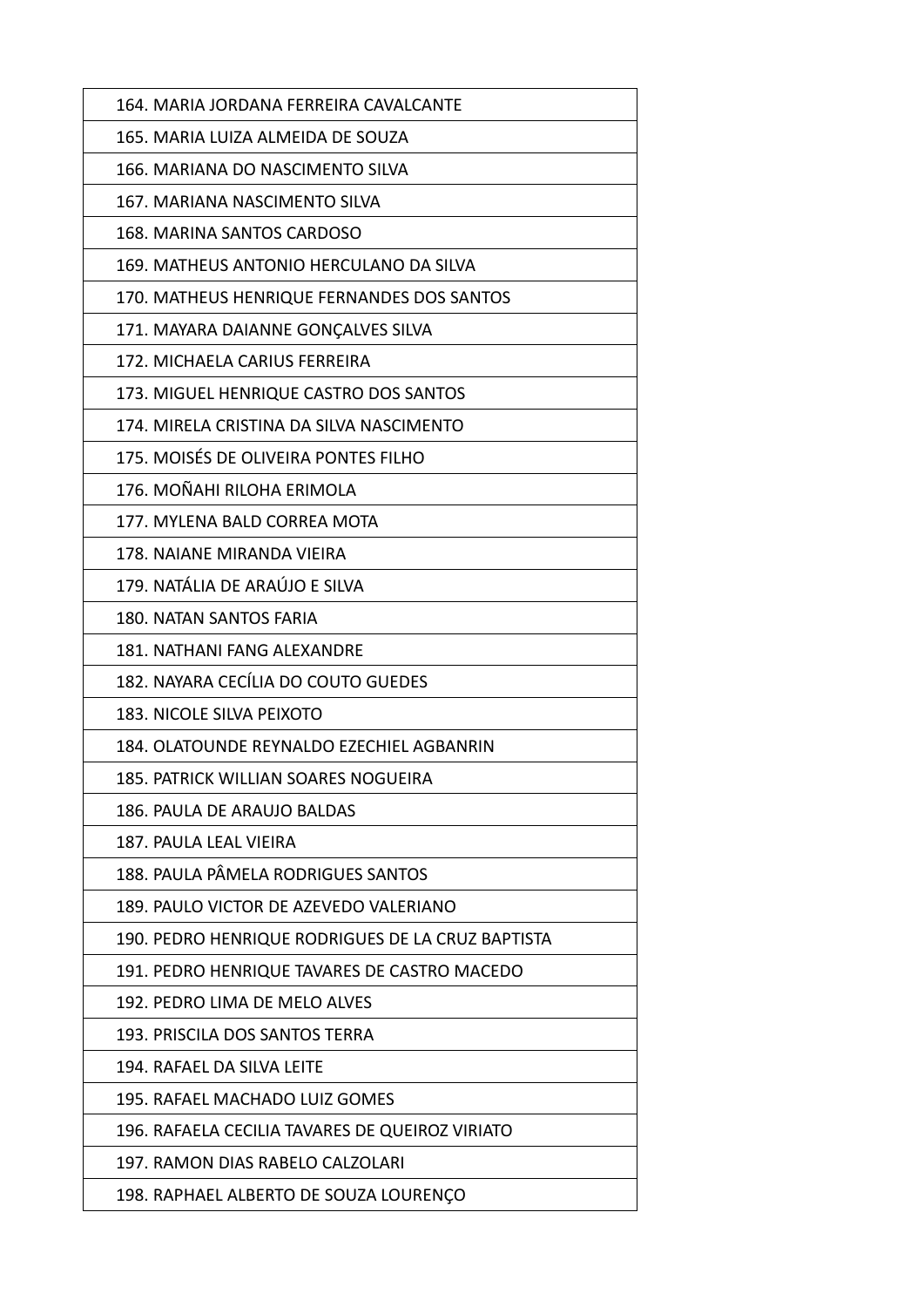| 199. RAPHAEL GOMES DA SILVA              |
|------------------------------------------|
| 200. RAPHAELA AMBROZINI DOS SANTOS       |
| 201. RAPHAELA MAGALHÃES ATAIDE           |
| 202. RENATA FERREIRA LEITE ALVES         |
| 203. ROBERTA OLIVEIRA DA SILVA FREITAS   |
| 204. ROBSON DOS SANTOS COSTA JUNIOR      |
| 205. ROBSON RAMOS DA SILVA               |
| <b>206. RODRIGO MARTINS BARROS</b>       |
| 207. ROGÉRIO SILVA VALENTIM              |
| 208. ROSANA PEREIRA ALVES                |
| 209. RUDNAN JESUS BRAGA DE SOUZA         |
| 210. SARAH GONZALEZ VIEGA                |
| 211. SARAH MUNIZ DA SILVA                |
| 212. SAVIO CARVALHO IECKER               |
| 213. SHAYENE OLIVEIRA DELGADO            |
| 214. SIGRID BARBOSA VIÉGAS               |
| 215. SILAS VIEIRA BATISTA                |
| 216. SILIMAR SIDNEY SILVA                |
| 217. STEPHANY APARECIDA SILVA DOS SANTOS |
| 218. STEPHANY OLIVEIRA CORREIA           |
| 219. TAINÁ FONSECA DA SILVA              |
| 220. TAINA RIBEIRO SANTOS                |
| 221. TALITA CONDE BARCELOS               |
| 222. TAMY ELICIA DA SILVA LOPES          |
| 223. TÂNIA MARIA CONCEIÇÃO DOS SANTOS    |
| 224. TAYNÁ FREITAS PAIVA                 |
| 225. TEO ROMANO ROQUE                    |
| 226. THAIS OLIVEIRA DA SILVA ARAUJO      |
| 227. THAMARA COLLARES DO NASCIMENTO      |
| 228. THAMIRIS LEITE DE SOUZA             |
| 229. THAYSSA HARDY DA CUNHA              |
| 230. THIAGO DE MOURA PARRACHO            |
| 231. THIAGO HENRIQUE SANTOS SILVA        |
| 232. THUANI NASCIMENTO DA SILVEIRA       |
| 233. TIFFANY DUARTE ALMEIDA              |
|                                          |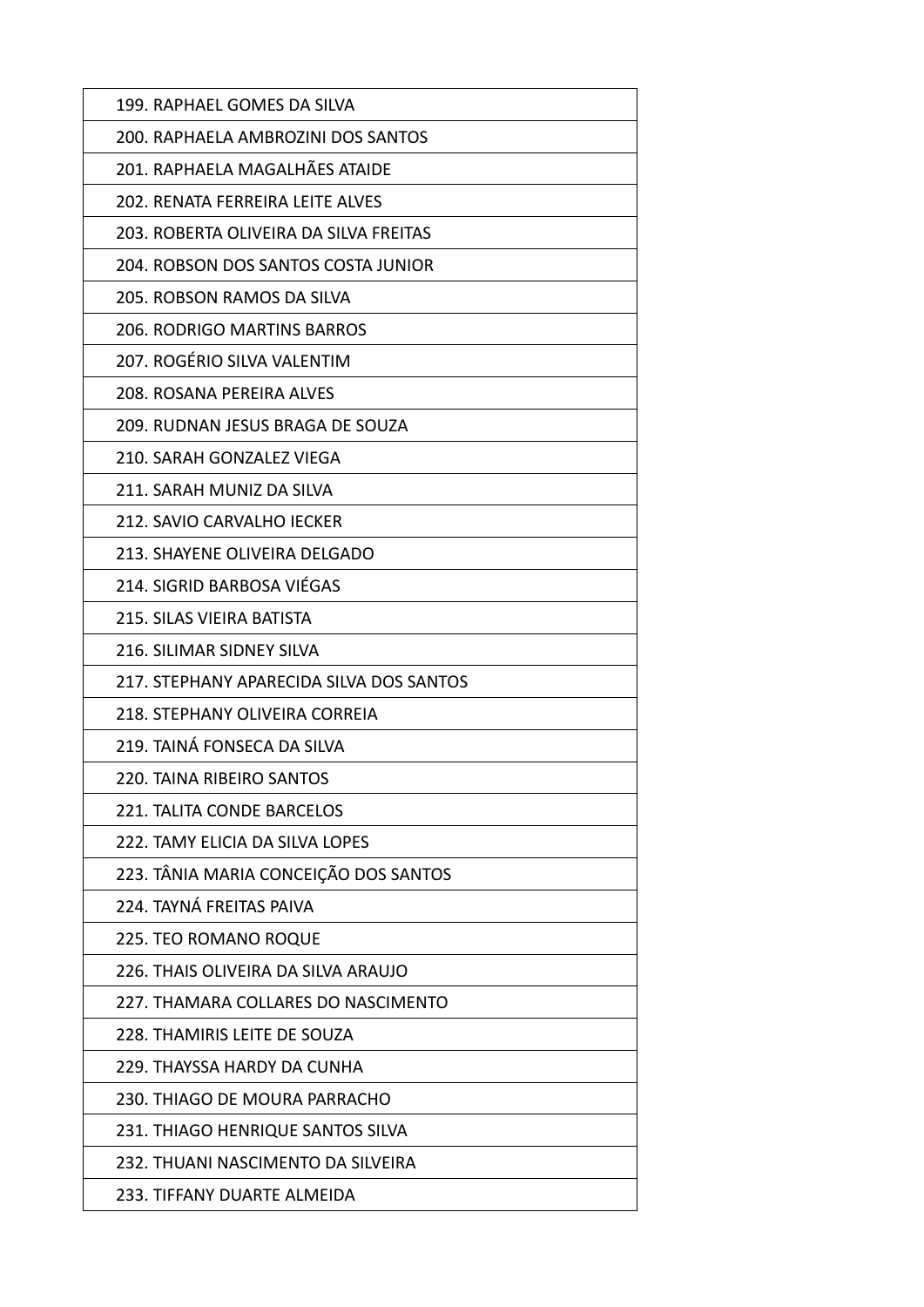| 234. TUANE DA SILVA MARTINS              |
|------------------------------------------|
| 235. ULISSES BARRETO DOS SANTOS          |
| 236. VALESKA ANGELO TORRES               |
| 237. VANESSA DA CONCEIÇÃO ALMEIDA        |
| 238. VANESSA SOARES COSTA                |
| 239. VICTÓRIA CECÍLIA DE OLIVEIRA DANTAS |
| 240. VICTÓRIA LUZ RODRIGUES TRINDADE     |
| 241. VICTÓRIA ROSA MACHADO               |
| 242. VITOR YU ZHU                        |
| 243. VITÓRIA COSTA MENDES                |
| 244. VIVIANE BEATRIZ RAMOS PEIXOTO       |
| 245. YHORANA GOMES ALVES DE SOUZA        |
| 246. YURHI CLEUSON AZEVEDO DE SÁ         |
| 247. YURI RANGEL DOS SANTOS              |

#### **PEDIDOS INDEFERIDOS:**

| <b>MATRÍCULA</b> | <b>MOTIVO DO INDEFERIMENTO</b>                                                                               |
|------------------|--------------------------------------------------------------------------------------------------------------|
| 19116100076      | ITEM 3.2 - LETRA A                                                                                           |
| 19216100035      | ITEM 3.2 - LETRA A                                                                                           |
| 20121332207      | ITEM 6.1.3, LETRA F-4. ITEM 6.3.2                                                                            |
| 20132391024      | ITEM 6.1.3, LETRA F-4. ITEM 6.3.2                                                                            |
| 20142141203      | ITEM 6.1.2 - LETRA B (ITEM 6.3.6 e ITEM 6.3.9)                                                               |
| 20142441002      | ITEM 6.1.3 - LETRA A (ITEM 6.3.5) / LETRA D (ITEM 6.3.5) / LETRA H (ITEM 6.3.5)                              |
| 20151130032      | ITEM 3.1 §1º                                                                                                 |
| 20151141036      | ITEM 6.1.3 - LETRA F2 (ITEM 6.3.6)                                                                           |
| 20151332006      | ITEM 3.1, §1º                                                                                                |
| 20161341049      | ITEM 3.1 §1º                                                                                                 |
| 20161341051      | ITEM 3.1, §1º                                                                                                |
| 20162112852      | ITEM 3.1 §1º                                                                                                 |
| 20162115012      | ITEM 6.1.1 - LETRA B (ITEM 6.3.6)                                                                            |
| 20162321032      | ITEM 6.1.2 - LETRA D (ITEM 6.3.1)                                                                            |
| 20162333038      | ITEM 6.1.2 - LETRA B (ITEM 6.3.1 E ITEM 6.3.6)                                                               |
| 20171112011      | ITEM 6.1.3 - LETRA F-4                                                                                       |
| 20171352017      | ITEM 3.2 - LETRA B ITEM 6.1.3 - LETRA A / LETRA D (ITEM 6.3.2) / LETRA G (ITEM<br>6.3.2) / LETRA H / LETRA I |
| 20171391034      | ITEM 3.1 §1º                                                                                                 |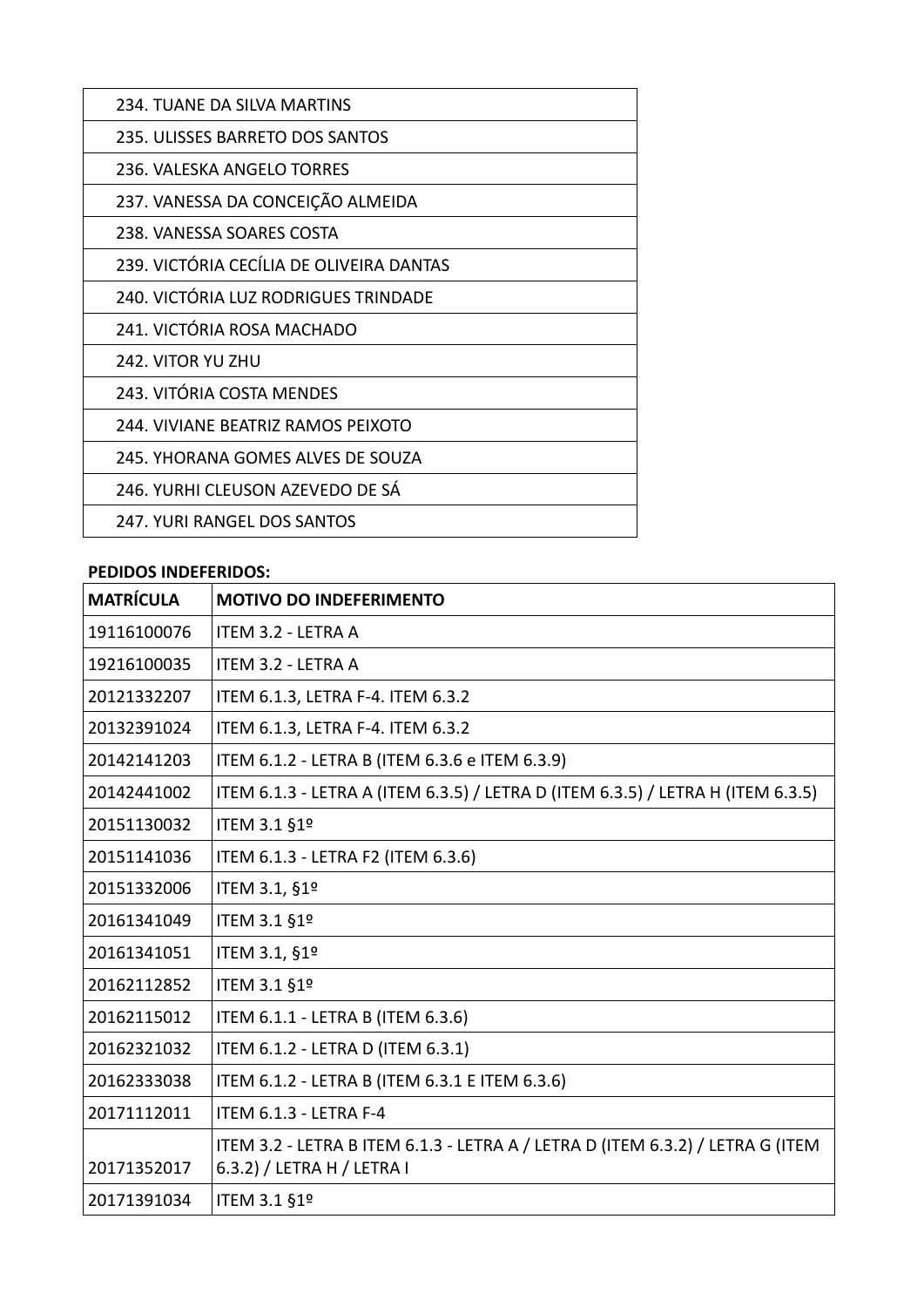| 20171435010 | ITEM 6.1.2, LETRA D. ITEM 6.3.1                                                                           |
|-------------|-----------------------------------------------------------------------------------------------------------|
| 20171530040 | ITEM 3.1, §1º                                                                                             |
|             | ITEM 6.1.3 - LETRA A (ITEM 6.3.5) / LETRA D (ITEM 6.3.5) / LETRA H (ITEM 6.3.5) /                         |
| 20172120018 | LETRA K (ITEM 6.3.5)                                                                                      |
| 20172331006 | INSCRIÇÃO EM CATEGORIA ERRADA                                                                             |
| 20181114038 | ITEM 6.1.2 - LETRA B (ITEM 6.3.5)                                                                         |
| 20181120023 | ITEM 6.1.3 - LETRA I                                                                                      |
| 20181130049 | ITEM 3.1, §1º                                                                                             |
| 20181142039 | ITEM 6.1.3, LETRAS D, F-1. ITEM 6.3.2                                                                     |
| 20181332029 | ITEM 6.1.3, LETRA H. ITEM 6.3.2. ITEM 6.3.9                                                               |
| 20181352048 | ITEM 6.1.3 - LETRAS: B, D, F, H (ITEM 6.3.5)                                                              |
| 20181418017 | ITEM 6.1.3, LETRAS H (ITEM 6.3.2), F-1 (ITEM 6.3.9)                                                       |
| 20182112010 | ITEM 3.2 - LETRA A                                                                                        |
| 20182120062 | ITEM 6.1.3, LETRA D. ITEM 6.3.2                                                                           |
| 20182321012 | ITEM 6.1.3 - LETRA I                                                                                      |
| 20182321023 | <b>ITEM 3.2 - LETRA B</b>                                                                                 |
| 20182361091 | ITEM 6.1.3 - LETRA H (ITEM 6.3.2)                                                                         |
| 20182391015 | ITEM 6.1.3 - LETRA D (ITEM 6.3.2)                                                                         |
| 20182391017 | ITEM 6.1.3 - LETRA D (ITEM 6.3.1) / LETRA F4 (ITEM 6.3.1 e 6.3.2)                                         |
| 20191321015 | ITEM 3.2 - LETRA B                                                                                        |
| 20191352031 | ITEM 6.1.3 - LETRA F-5 (ITEM 6.3.6)                                                                       |
| 20191361085 | ITEM 6.1.2, LETRA D. ITEM 6.3.5                                                                           |
| 20191418024 | ITEM 6.1.3 - LETRA A (ITEM 6.3.1); LETRA B (ITEM 6.3.5)                                                   |
| 20191441010 | ITEM 3.1 §1º                                                                                              |
| 20192120057 | ITEM 6.1.3 - LETRA A (ITEM 6.3.1) / LETRA B (ITEM 6.3.2) / LETRA F4 (ITEM 6.3.1)                          |
| 20192130075 | ITEM 6.1.3, LETRA D. ITEM 6.3.2                                                                           |
| 20192130078 | ITEM 3.1, §1º                                                                                             |
| 20192210014 | ITEM 6.1.3 - LETRA I (ITEM 6.3.1)                                                                         |
| 20192332054 | ITEM 6.1.3, LETRA F-1 (ITEM 6.3.2), LETRA F-2 (ITEM 6.3.6), LETRA H (ITEM 6.3.9),<br>LETRA G (ITEM 6.3.9) |
| 20192361024 | ITEM 6.1.3 - LETRA H (ITEM 6.3.2)                                                                         |
| 20192361027 | ITEM 6.1.3 - LETRA B (ITEM 3.2 LETRA B); LETRA F (ITEM 6.3.8)                                             |
| 20192418009 | ITEM 6.1.3 - LETRA F-4                                                                                    |
| 20192418016 | INSCRIÇÃO EM CATEGORIA ERRADA                                                                             |
| 20201117012 | INSCRIÇÃO EM CATEGORIA ERRADA                                                                             |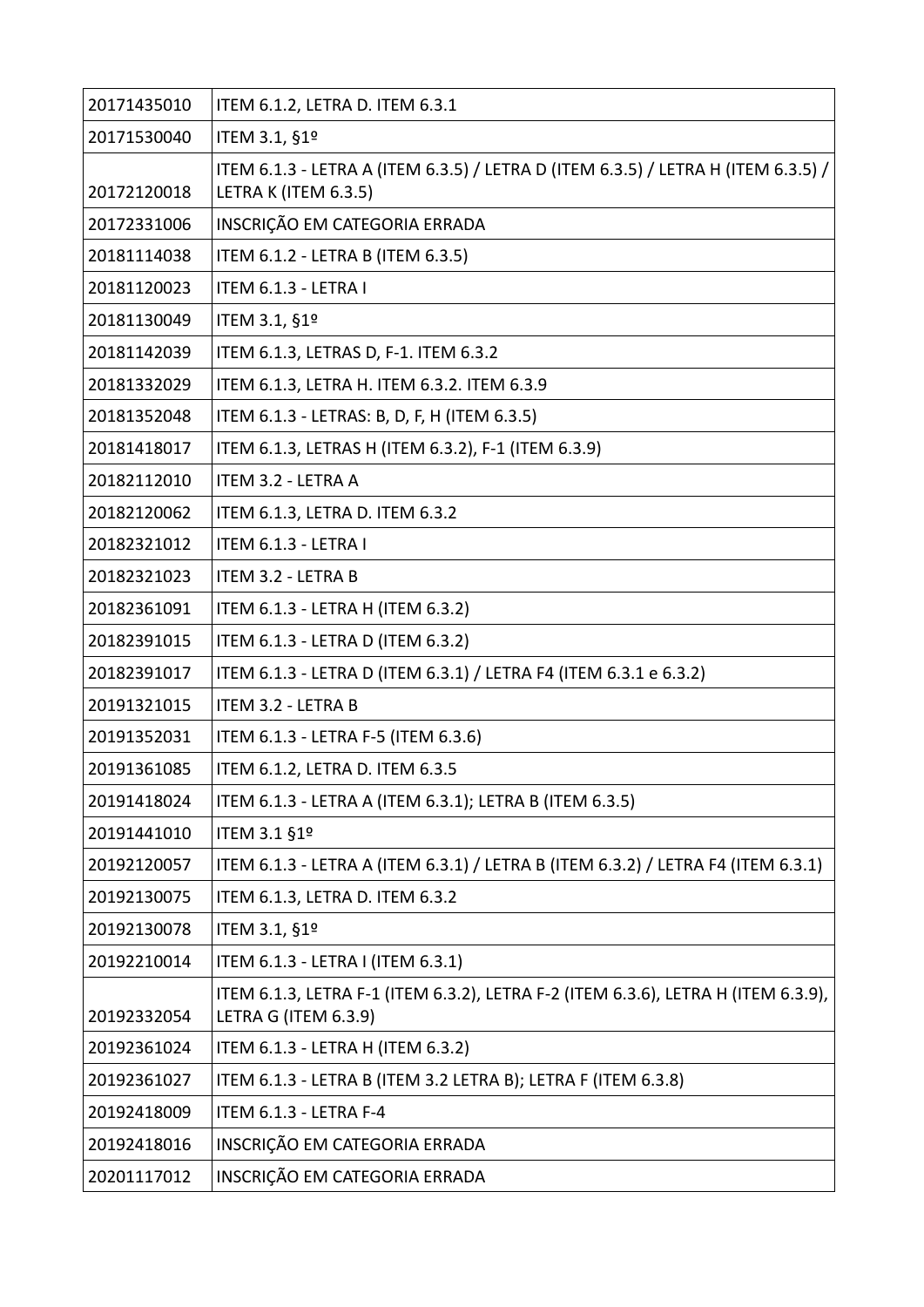| 20201210026 | INSCRIÇÃO EM CATEGORIA ERRADA                                                                                                              |
|-------------|--------------------------------------------------------------------------------------------------------------------------------------------|
| 20201220010 | ITEM 6.1.3, LETRA F - 4. ITEM 6.3.2                                                                                                        |
| 20201230017 | ITEM 6.1.3, LETRAS H, F-4. ITEM 6.3.2                                                                                                      |
| 20201331030 | ITEM 3.1, §1º                                                                                                                              |
| 20201332030 | ITEM 3.1 §1º                                                                                                                               |
| 20201332041 | ITEM 3.2 - LETRA B                                                                                                                         |
| 20201352012 | §1º DO ITEM 3.1                                                                                                                            |
| 20201371010 | ITEM 6.1.3, LETRA F (ITEM 6.3.9), LETRA H (ITEM 6.3.2)                                                                                     |
| 20201371012 | §1º DO ITEM 3.1                                                                                                                            |
| 20202110035 | ITEM 6.1.2 - LETRA B (ITEM 6.3.6)                                                                                                          |
| 20202114045 | ITEM 6.1.1 - LETRA B (ITEM 6.3.5)                                                                                                          |
| 20202117028 | ITEM 6.1.3 - LETRA D (ITEM 6.3.1) / LETRA F (ITEM 6.3.1) / LETRA H (ITEM 6.3.2)                                                            |
| 20202120032 | ITEM 6.1.3 - LETRA F4 (ITEM 6.3.1)                                                                                                         |
| 20202130078 | ITEM 6.1.3 - LETRA D (ITEM 6.3.1)                                                                                                          |
| 20202130902 | ITEM 6.1.3 - LETRA A (ITEM 6.3.5) / LETRA C (ITEM 6.3.2) / LETRA L (ITEM 6.3.1)                                                            |
| 20202141015 | ITEM 6.1.3, LETRAS D, F, H. ITEM 6.3.2                                                                                                     |
| 20202141053 | ITEM 6.1.3, LETRA F-3. ITEM 6.3.2                                                                                                          |
| 20202142008 | ITEM 6.1.3 - LETRA B (ITEM 6.3.5) / LETRA D (ITEM 6.3.5) / LETRA H (ITEM 6.3.5)                                                            |
| 20202210025 | ITEM 6.1.3 - LETRA D (ITEM 6.3.2)                                                                                                          |
| 20202321028 | ITEM 6.1.2 - LETRA B (ITEM 6.3.2)                                                                                                          |
| 20202321755 | ITEM 6.1.3 - LETRA B (ITEM 6.3.1)                                                                                                          |
| 20202331040 | ITEM 6.1.3, LETRA H. ITENS 6.3.2, 6.3.9                                                                                                    |
| 20202332012 | ITEM 6.1.2, LETRA B. ITEM 6.3.1                                                                                                            |
| 20202341019 | ITEM 3.1, §1º                                                                                                                              |
| 20202341045 | ITEM 6.1.3, LETRAS A, B (ITEM 6.3.2), LETRA H (ITEM 6.3.9)                                                                                 |
| 20202351036 | ITEM 6.1.3 - LETRA F (ITEM 6.3.2)                                                                                                          |
| 20202352011 | ITEM 6.1.3, LETRA F-4, H. ITEM 6.3.2                                                                                                       |
| 20202352049 | INSCRIÇÃO EM CATEGORIA ERRADA                                                                                                              |
| 20202424012 | ITEM 6.1.2, LETRA A (ITEM 6.3.5), LETRA D (ITEM 6.3.4)                                                                                     |
| 20211113007 | INSCRIÇÃO EM CATEGORIA ERRADA                                                                                                              |
| 20211114012 | ITEM 6.1.3 - LETRA A (ITEM 6.3.1); LETRA D (ITEM 6.3.2); LETRA F-3 (ITEM 6.3.1/<br>ITEM 6.3.5); LETRA G (ITEM 6.3.2); LETRA H (ITEM 6.3.2) |
| 20211114017 | ITEM 6.1.3, LETRA D. ITEM 6.3.2                                                                                                            |
| 20211114026 | ITEM 6.1.3 - LETRA D (ITEM 6.3.2)                                                                                                          |
| 20211120027 | ITEM 6.1.3, LETRA F-4. ITEM 6.3.2                                                                                                          |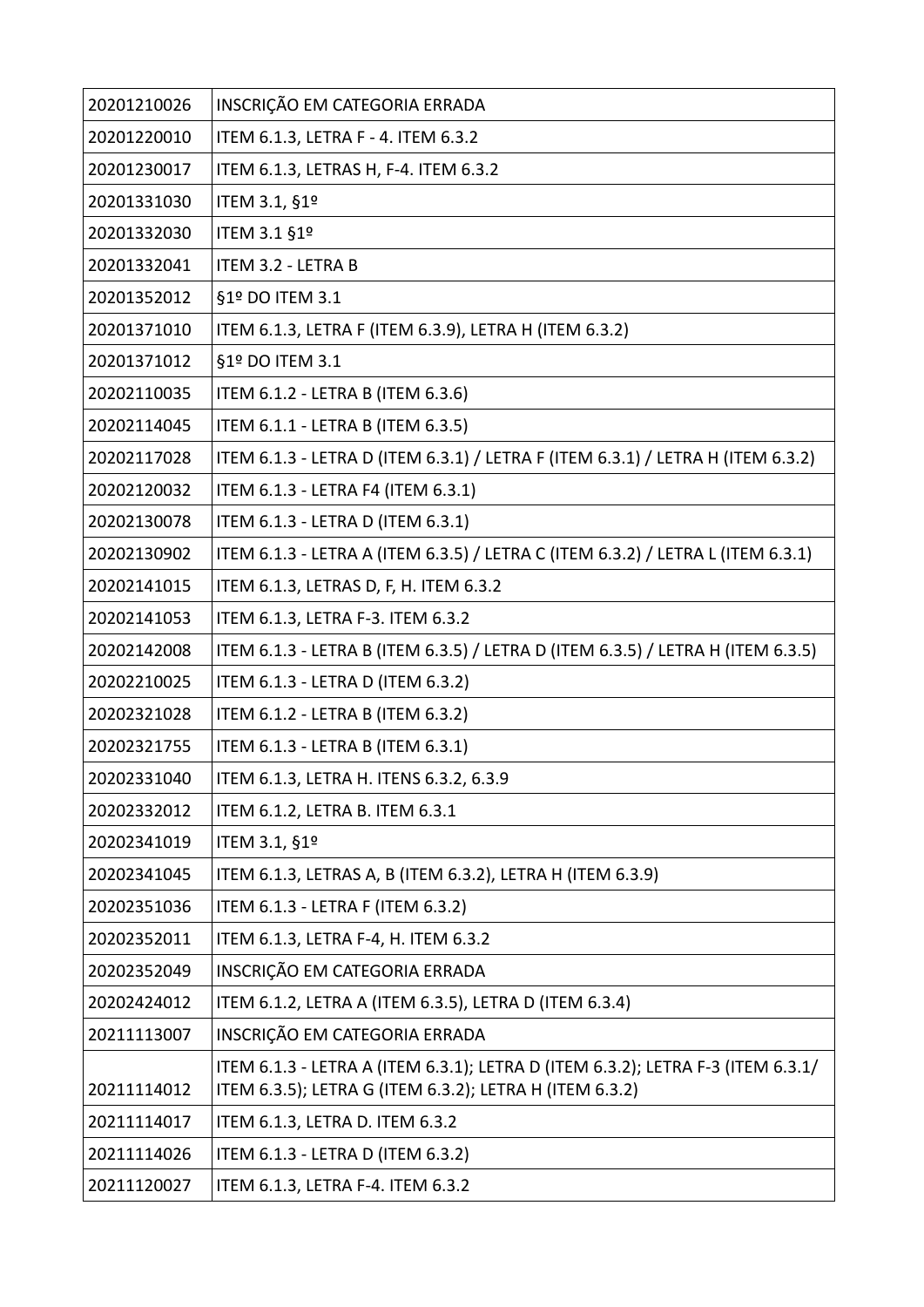| 20211120048 | INSCRIÇÃO EM CATEGORIA ERRADA                                                                           |
|-------------|---------------------------------------------------------------------------------------------------------|
| 20211142012 | ITEM 3.2 - LETRA B                                                                                      |
| 20211142019 | ITEM 6.1.3 - LETRA A (ITEM 6.3.5) / LETRA F3 (ITEM 6.3.1)                                               |
| 20211312014 | ITEM 6.1.3 - LETRA H (ITEM 6.3.2)                                                                       |
| 20211315023 | ITEM 6.1.3 - LETRA D (ITEM 6.3.2); LETRA H (ITEM 6.3.2)                                                 |
| 20211332001 | ITEM 6.1.3 - LETRA F3 (ITEM 6.3.1)                                                                      |
| 20211332004 | ITEM 6.1.3 - LETRA A (ITEM 6.3.1) / LETRA D (ITEM 6.3.2) / LETRA G / LETRA H<br>(ITEM 6.3.2) / LETRA I  |
| 20211332015 | ITEM 6.1.3, LETRA F-4. ITEM 6.3.2                                                                       |
| 20211332028 | ITEM 6.1.3, LETRAS E (ITEM 6.3.3), F-1 (ITEM 6.3.9)                                                     |
| 20211332044 | ITEM 3.2 - LETRA B ITEM 6.1.3 - LETRA B (ITEM 6.3.2)                                                    |
| 20211332046 | ITEM 6.1.2, LETRA B. ITEM 6.3.1                                                                         |
| 20211333010 | ITEM 6.1.3 - LETRA A (ITEM 6.3.1) / LETRA G / LETRA I                                                   |
| 20211342001 | INSCRIÇÃO EM CATEGORIA ERRADA                                                                           |
| 20211342006 | ITEM 6.1.2 - LETRA B (ITEM 6.3.6)                                                                       |
| 20211342007 | ITEM 6.1.3 - LETRA A (ITEM 6.3.1); LETRA D (ITEM 6.3.2); LETRA G (ITEM 6.3.2);<br>LETRA H (ITEM 6.3.2)  |
| 20211342025 | ITEM 6.1.3, LETRAS D, H, F. ITEM 6.3.2                                                                  |
| 20211351028 | ITEM 6.1.2 - LETRA B (ITEM 6.3.2)                                                                       |
| 20211351049 | INSCRIÇÃO EM CATEGORIA ERRADA                                                                           |
| 20211352008 | ITEM 6.1.3, LETRA I, ITEM 6.3.2                                                                         |
| 20211352036 | ITEM 6.1.3 - LETRA B (ITEM 6.3.2) / LETRA D (ITEM 6.3.1) / LETRA I                                      |
| 20211352047 | INSCRIÇÃO EM CATEGORIA ERRADA                                                                           |
| 20211361004 | INSCRIÇÃO EM CATEGORIA ERRADA                                                                           |
| 20211361024 | ITEM 6.1.3, LETRAS D, F. ITEM 6.3.2                                                                     |
| 20211371022 | ITEM 6.1.3 - LETRA B (ITEM 6.3.1); LETRA D (ITEM 6.3.2)                                                 |
| 20211371047 | ITEM 6.1.3 - LETRA F3 (ITEM 6.3.1) / LETRA H                                                            |
| 20211371048 | ITEM 6.1.3, LETRA F - 4. ITEM 6.3.2                                                                     |
| 20211381028 | ITEM 6.1.2 - LETRA B (ITEM 6.3.1)                                                                       |
| 20211382026 | ITEM 6.1.3 - LETRA F2 (ITEM 6.3.1 E 6.3.5)                                                              |
| 20211391018 | ITEM 6.1.3 - LETRA A (ITEM 6.3.1) / LETRA D (ITEM 6.3.1) / LETRA F1 (ITEM<br>6.3.5) / LETRA G / LETRA H |
| 20211391025 | ITEM 6.1.3 - LETRA A (ITEM 6.3.1) / LETRA D (ITEM 6.3.1) / LETRA G / LETRA I                            |
| 20211424002 | ITEM 6.1.3, LETRA F-4, (ITEM 6.3.2), LETRA A (ITEM 6.3.5)                                               |
| 20211424015 | ITEM 6.1.3 - LETRA D (ITEM 6.3.1 e 6.3.2)                                                               |
| 20211520016 | ITEM 6.1.3 - LETRA B (ITEM 6.3.6) / LETRA F 3 (ITEM 6.3.1) / LETRA G (ITEM 6.3.1)                       |